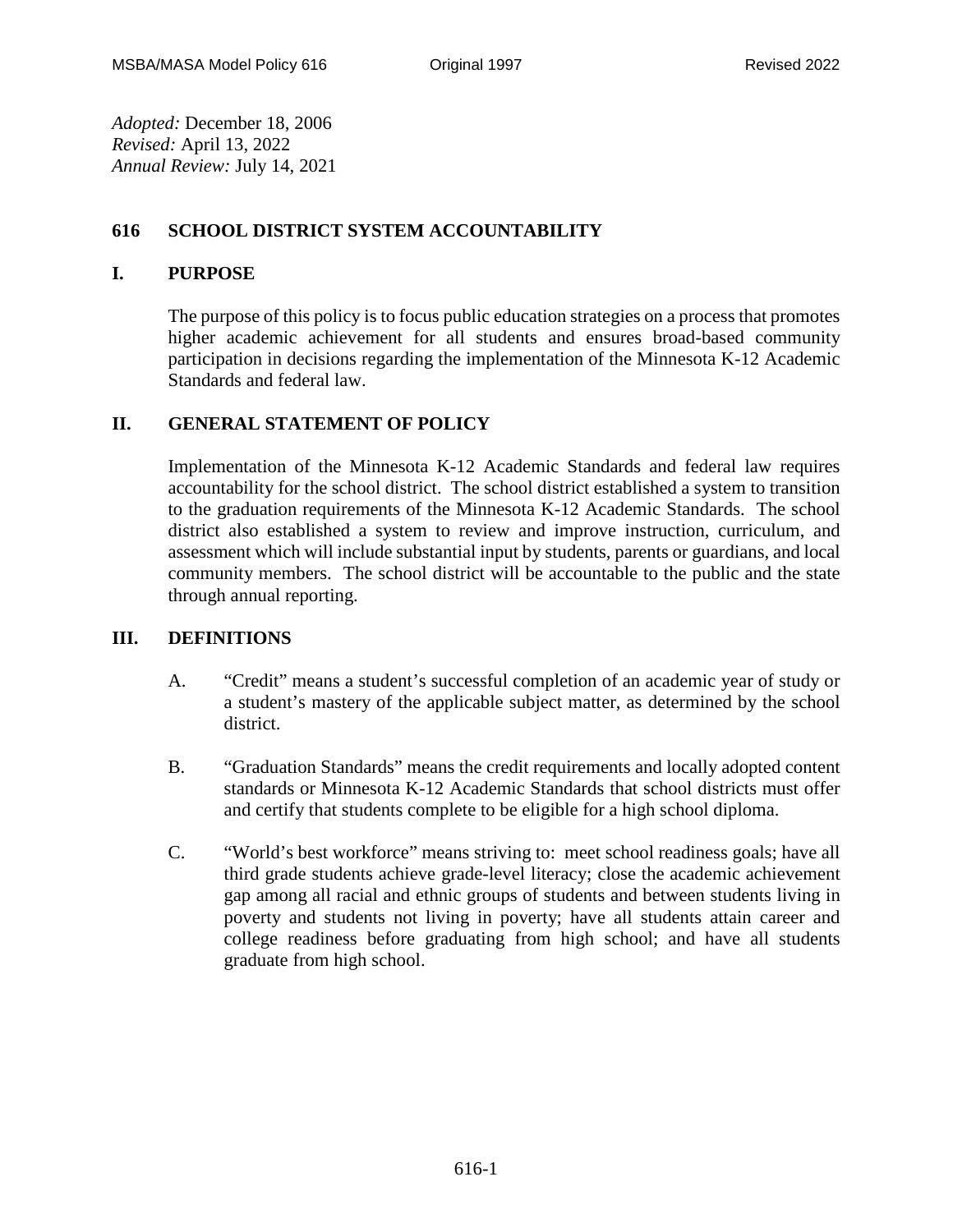### **IV. ESTABLISHMENT OF GOALS; IMPLEMENTATION; EVALUATION AND REPORTING**

- A. School District Goals
	- 1. The school board has established school district-wide goals that provide broad direction for the school district. Incorporated in these goals are the graduation and education standards contained in the Minnesota K-12 Academic Standards and federal law. The broad goals shall be reviewed annually and approved by the school board. The school board shall adopt annual goals based on the recommendations of the school district's Advisory Committee.
	- 2. The Advisory Committee is established by the school board to ensure active community participation in all phases of planning and improving the instruction and curriculum affecting state and district academic standards.
	- 3. The school district-wide improvement goals should address recommendations identified through the Advisory Committee process. The school district's goal setting process will include consideration of individual site goals. School district goals may also be developed through an education effectiveness program, an evaluation of student progress committee, or through some other locally determined process.
- B. System for Reviewing All Instruction and Curriculum. Incorporated in the process will be analysis of the school district's progress toward implementation of the Minnesota Academic Standards. Instruction and curriculum shall be reviewed and evaluated by taking into account strategies and best practices, student outcomes, principal evaluations under Minnesota Statutes section 123B.147, and teacher evaluations under Minnesota Statutes section 122A.40 or 122A.41.

*See ISD #227 World's Best Workforce Plan: [www.chatfieldschools.com/annualnotices](http://www.chatfieldschools.com/annualnotices)*

- C. Implementation of Graduation Requirements
	- 1. The Advisory Committee shall also advise the school board on implementation of the state and local graduation requirements, including K-12 curriculum, assessment, student learning opportunities, and other related issues. Recommendations of the Advisory Committee shall be published annually to the community. The school board shall receive public input and comment and shall adopt or update this policy at least annually.
	- 2. The school board shall annually review and determine if student achievement levels at each school site meet federal expectations. If the school board determines that student achievement levels at a school site do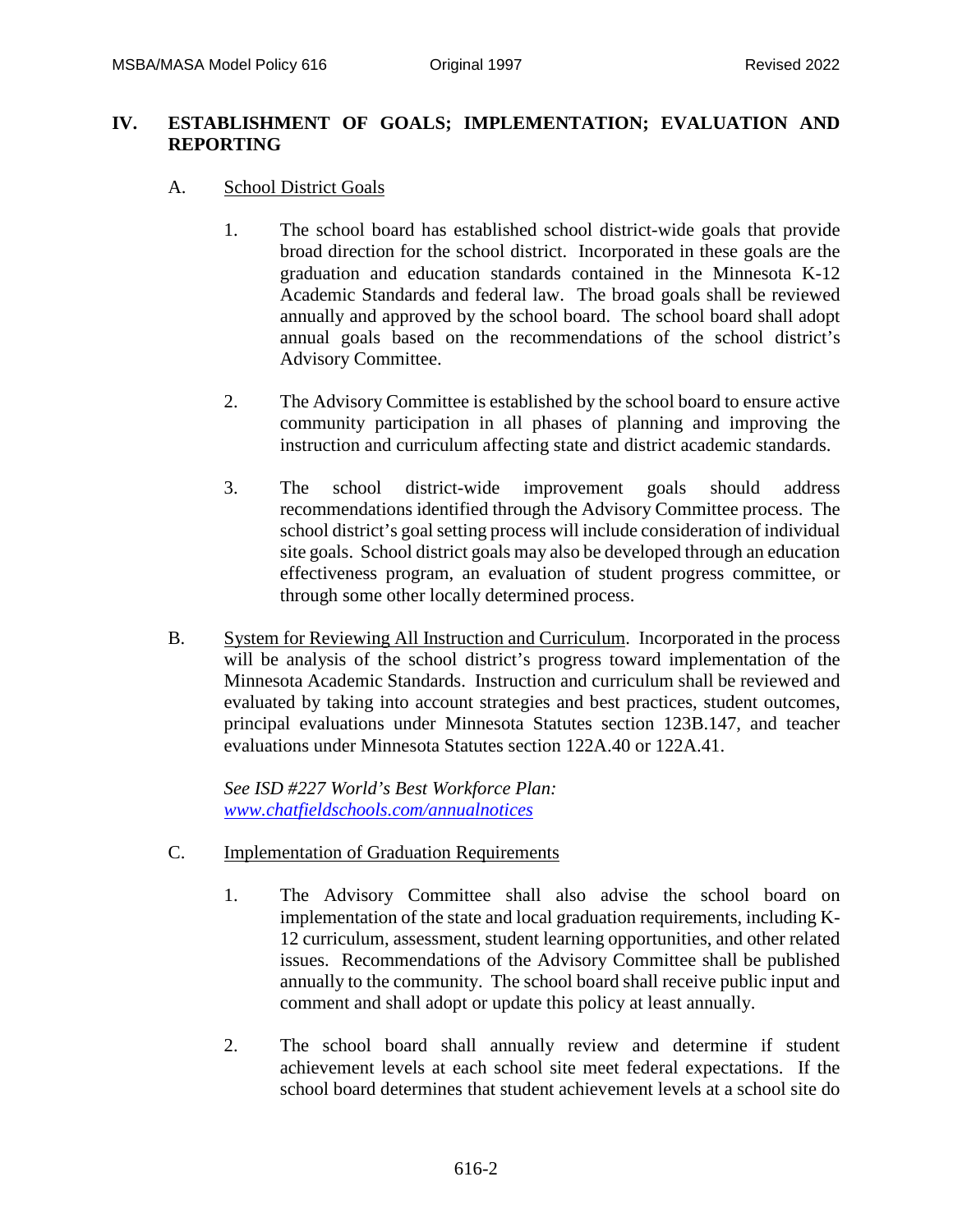not meet federal expectations and the site has not made adequate yearly progress for two consecutive school years, the Advisory Committee shall work with the school site to adopt a plan to raise student achievement levels to meet federal expectations. The Advisory Committee may seek assistance from the Commissioner of the Minnesota Department of Education (MDE) (Commissioner) in developing a plan which must include parental involvement components.

3. The educational assessment system component utilized by the school board to measure individual students' educational progress must be based, to the extent annual tests are administered, on indicators of achievement growth that show an individual student's prior achievement. Indicators of achievement and prior achievement must be based on highly reliable statewide or districtwide assessments. The school board will utilize models developed by the Commissioner for measuring individual student progress. The school board must coordinate with MDE in evaluating school sites and continuous improvement plans, consistent with best practices.

#### D. Comprehensive Continuous Improvement of Student Achievement

- 1. By December  $31<sup>st</sup>$  of each year, the Advisory Committee will meet to advise and assist the school district in the implementation of the school district system accountability and comprehensive continuous improvement process.
- 2. The Advisory Committee, working in cooperation with other committees of the school district will provide active community participation in:
	- a. Reviewing the school district instructional and curriculum plan, with emphasis on implementing the Minnesota K-12 Academic Standards;
	- b. Identifying annual instruction and curriculum improvement goals for recommendation to the school board;
	- c. Making recommendations regarding the evaluation process that will be used to measure school district progress toward its goals; and,
	- d. Advising the school board about development of the annual budget.
- 3. The Advisory Committee shall meet the following criteria:
	- a. The Advisory Committee shall ensure active community participation in all planning for instruction and curriculum affecting Graduation Standards.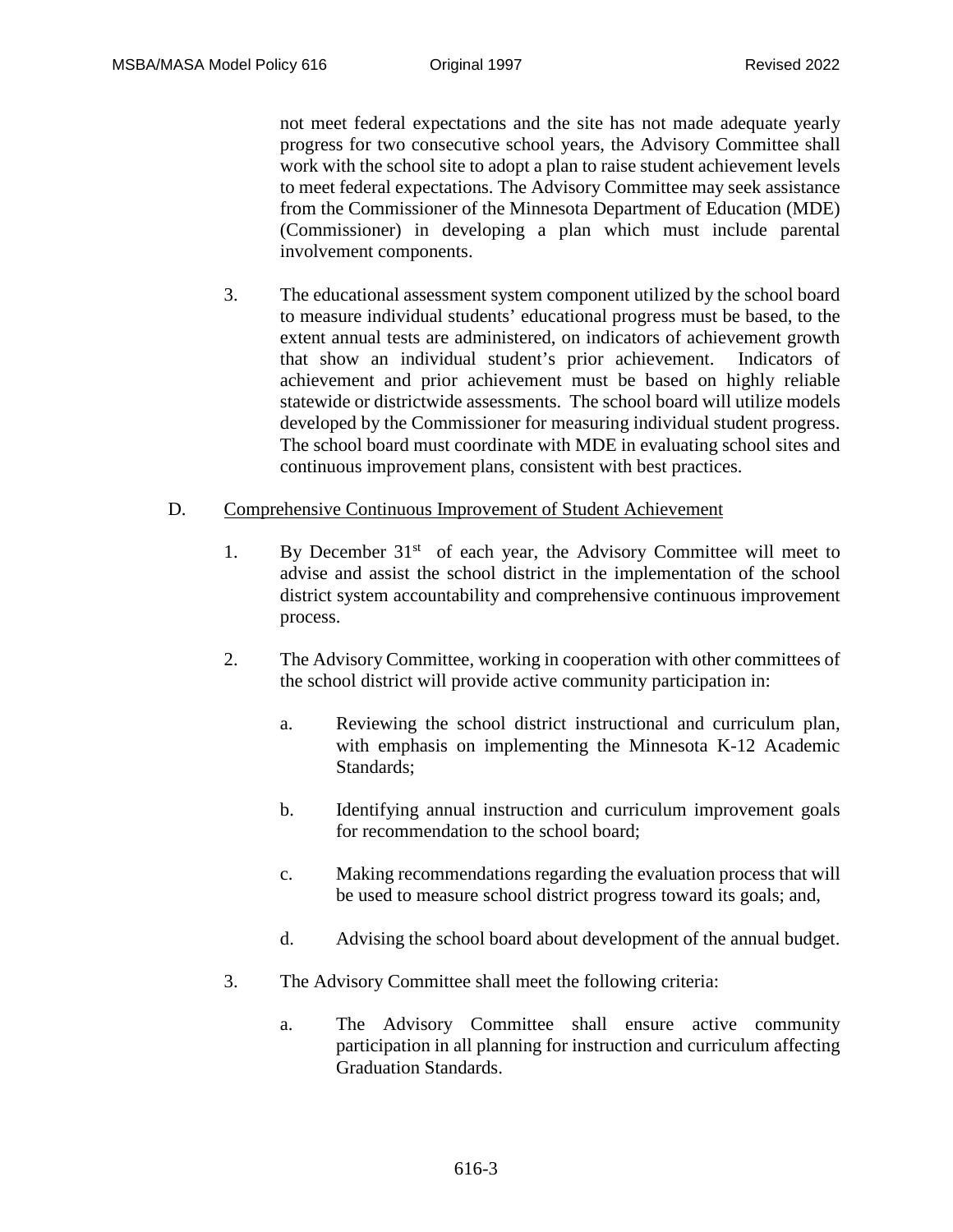- b. The Advisory Committee shall make recommendations to the school board on school district-wide standards, assessments, and program evaluation.
- c. Building teams may be established as subcommittees to develop and implement an education effectiveness plan and to carry out methods to improve instruction, curriculum, and assessments as well as methods to use technology in meeting the school district improvement plan.
- d. A local plan to evaluate student progress, using a local process, shall be used for developing a plan for assessment of student progress toward the Graduation Standards, as well as program evaluation data for use by the Advisory Committee in the instruction and curriculum review process. This plan shall annually be approved by the school board.
- 4. The Advisory Committee shall, when possible, be comprised of at least twothirds community representatives and shall reflect the diversity of the community. To the extent possible, the Advisory Committee shall reflect the diversity of the school district and its school sites and include teachers, parents, support staff, students, and other community residents. Included in its membership should be:
	- a. The Director of Curriculum (or similar educational leader)
	- b. Principal
	- c. School Board Member
	- d. Student Representative
	- e. One teacher from each building or instructional level
	- f. Two parents from each building or instructional level
	- g. Two residents without school-aged children, non-representative of local business or industry
	- h. Two residents representative of local business or industry
	- i. District Assessment Coordinator (if different from "a." above)
- 5. Translation services should be provided to the extent appropriate and practicable.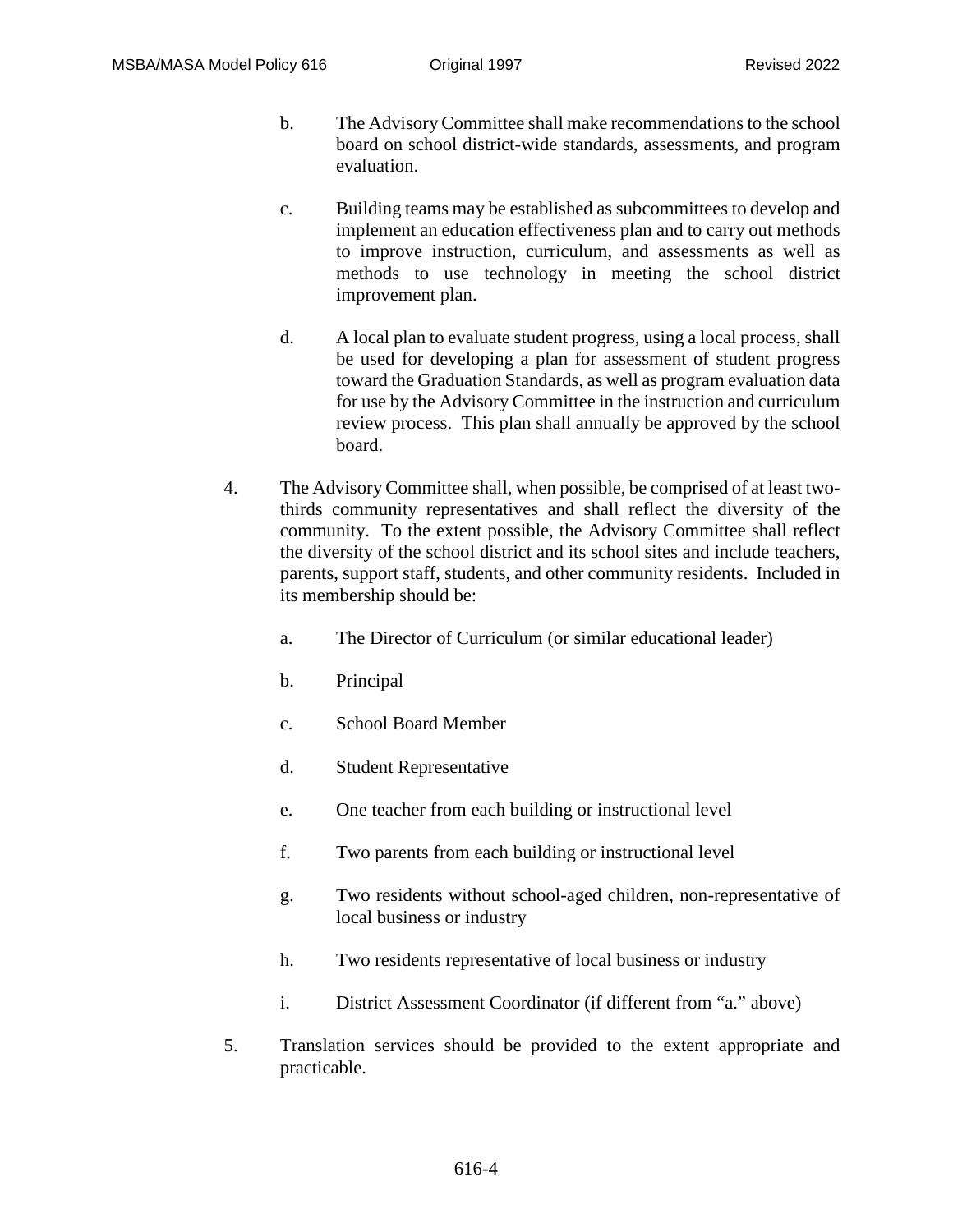- 6. The Advisory Committee shall meet the following timeline each year:
	- Month: Organizational meeting of the Committee to review the authorizing legislation and the roles and responsibilities of the Committee as determined by the school board.
	- Month(s): Agree on the process to be used. Become familiar with the instruction and curriculum of the cycle content area.

Month(s): Review evaluation results and prepare recommendations.

- Month: Present recommendations to the school board for its input and approval.
- E. Evaluation of Student Progress Committee. A committee of professional staff shall develop a plan for assessment of student progress toward Literacy by Grade 3, the Graduation Standards, as well as program evaluation data for use by the Advisory Committee to review instruction and curriculum, cultural competencies, including cultural awareness and cross-cultural communication, and student achievement at the school site. This plan shall annually be approved by the school board.

### F. Reporting

- 1. Consistent with Minnesota Statutes section 120B.36, Subd. 1, the school board shall publish a report in the local newspaper with the largest circulation in the district, by mail, or by electronic means on the school district website. The school board shall hold an annual public meeting to review and revise, where appropriate, student achievement goals, local assessment outcomes, plans, strategies, and practices for improving curriculum and instruction and cultural competency and efforts to equitably distribute diverse, effective, experienced, and in-field teachers, and to review school district success in realizing the previously adopted student achievement goals and related benchmarks and the improvement plans leading to the world's best workforce. The school board must transmit an electronic summary of its report to the Commissioner in the form and manner the Commissioner determines. The school district shall periodically survey affected constituencies in their native languages, where appropriate and practicable, about their connection to and level of satisfaction with school. The school district shall include the results of this evaluation in its published reports and in its summary report to the Commissioner.
- 2. The school performance report for a school site and a school district must include performance reporting information and calculate proficiency rates as required by the most recently reauthorized Elementary and Secondary Education Act.